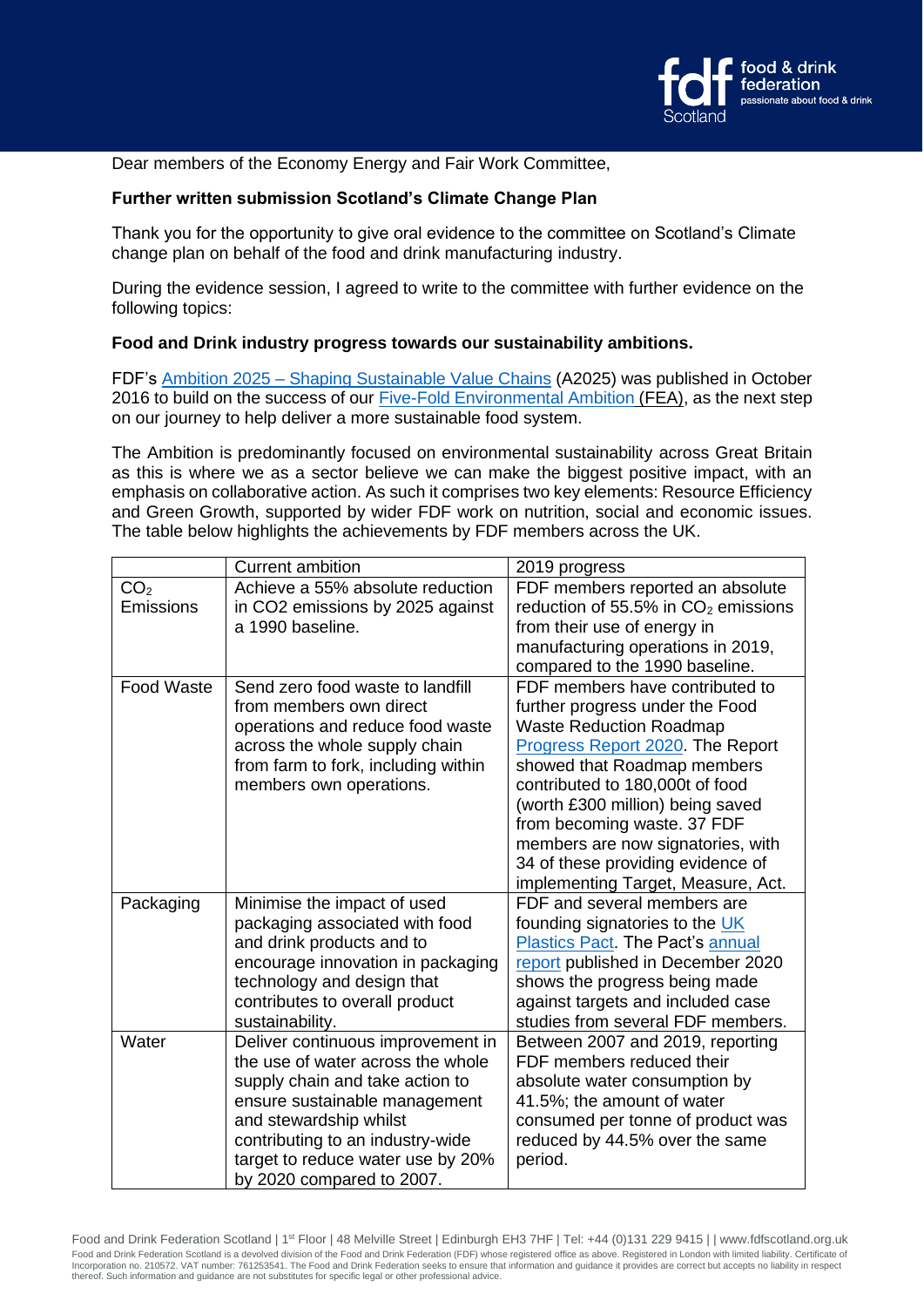| Transport                       | Reduce the environmental impact<br>of our members' transport<br>operations, whether from own fleet<br>operations or third-party hauliers,<br>in terms of both carbon intensity<br>and air quality aspects and embed<br>a 'fewer and friendlier food miles'<br>approach within food transport<br>policies. | FDF continues to promote the fewer<br>and friendlier food miles agenda,<br>encouraging the implementation of<br>FDF's 10 Point Checklist for Greener<br>Transport.                                                                                 |
|---------------------------------|-----------------------------------------------------------------------------------------------------------------------------------------------------------------------------------------------------------------------------------------------------------------------------------------------------------|----------------------------------------------------------------------------------------------------------------------------------------------------------------------------------------------------------------------------------------------------|
| Sustainable<br>Supply<br>Chains | To promote the recognition and<br>uptake of sustainability standards<br>and initiatives in the food and drink<br>sector.                                                                                                                                                                                  | FDF has updated the Sustainability<br>Resource Hub web tool containing<br>information on voluntary<br>certifications, collaborative platforms<br>and practical tools available to<br>businesses looking to further their<br>sustainability agenda. |
| Natural<br>Capital              | Work to increase awareness of<br>natural capital amongst members,<br>promoting the business benefits<br>and supporting a shift towards<br>integrating natural capital into<br>decision making.                                                                                                            | FDF continues to work with its<br>member companies to understand<br>and protect natural capital,<br>especially considering the 25-year<br>environment plan, which places<br>natural capital at the centre of future<br>environmental policy.       |

## **Food Waste statistics**

I mentioned that we had raised concerns about the accuracy of the 2013 baseline data for Scotland's food waste reduction target which we felt was not representative of food and drink manufacturing and based on assumptions<sup>1</sup>.

In addition, when the Scottish target was announced, we queried the need for a specific target for Scotland. Many food and drink manufacturers are signed up to the Courtauld Commitment – a ten year, UK-wide voluntary initiative to identify priorities, develop solutions and implement changes to cut the carbon and waste associated with food & drink by at least one-fifth.

• 2015: Courtauld Target – to reduce food waste by 20% by 2025 – By mid-September 2020, 171 businesses had provided evidence to WRAP of their food waste reduction actions. The combined turnover of these businesses is over £200bn, representing 50% of the overall turnover for UK food manufacture, retail and hospitality and food service.<sup>2</sup>

As raised at the committee, splitting the Scottish specific data from this overall report is challenging. I contacted the research team at Zero Waste Scotland to better understand the Scottish data contained within this progress report. The most recent data Zero Waste Scotland have from Wrap is a 9.6% decrease between 2018<sup>3</sup> and 2019 for food and drink

<sup>2</sup> <https://wrap.org.uk/content/food-waste-reduction-roadmap-progress-report-2020>

<sup>1</sup>[https://www.zerowastescotland.org.uk/sites/default/files/How%20much%20food%20waste%20is%20t](https://www.zerowastescotland.org.uk/sites/default/files/How%20much%20food%20waste%20is%20there%20in%20Scotland%20Final%20v2.pdf) [here%20in%20Scotland%20Final%20v2.pdf](https://www.zerowastescotland.org.uk/sites/default/files/How%20much%20food%20waste%20is%20there%20in%20Scotland%20Final%20v2.pdf)

 $3 \bullet$ • Very few manufacturers submit data on the quantity of food waste collected separately in Scotland. Therefore, Courtauld signatory waste arisings for Scotland are estimated by weighting the waste arisings reported by each signatory by the proportion of that signatory's operational premises